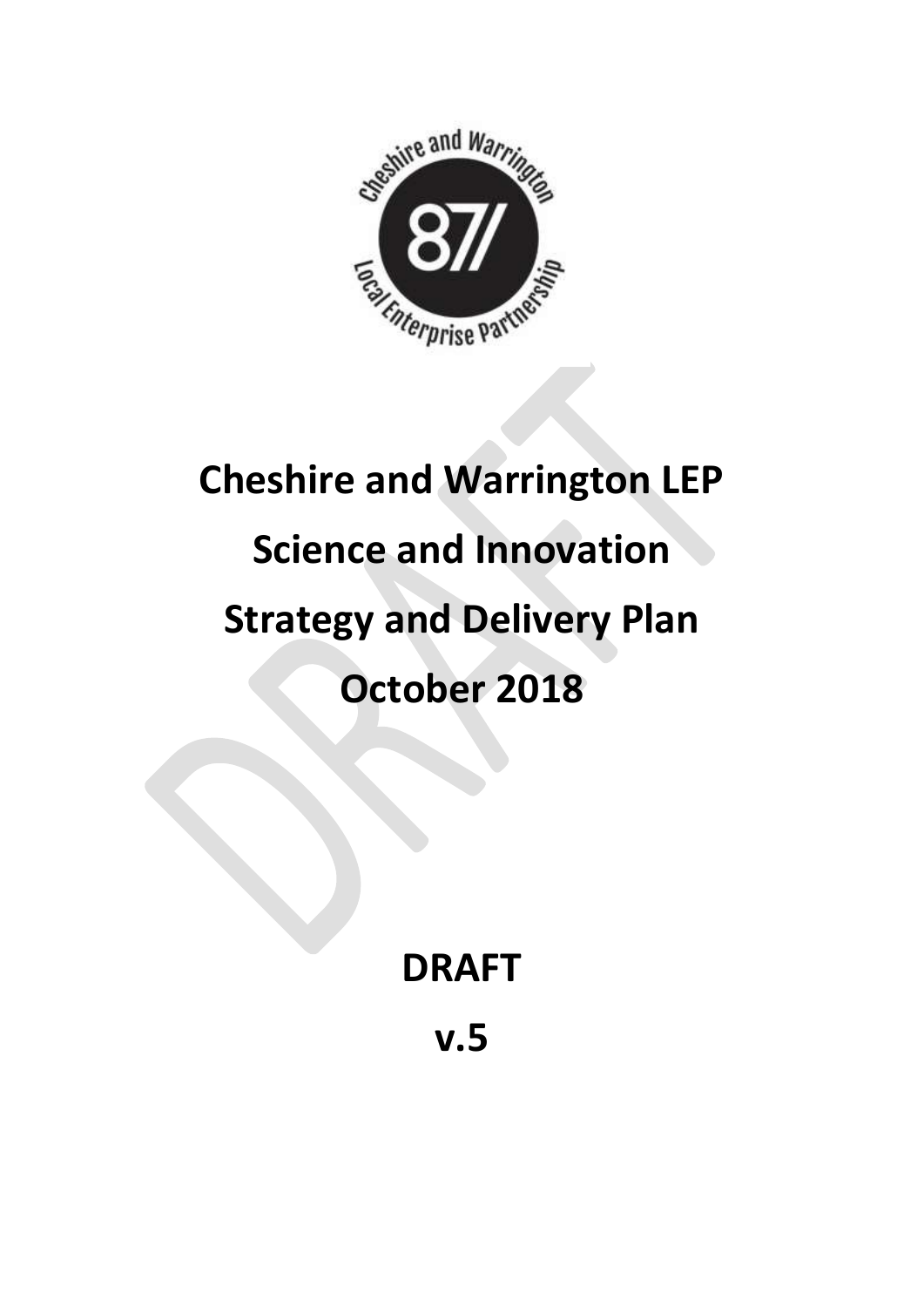#### **Executive Summary**

The LEP sees a strong and vibrant science and innovation ecosystem as a key element in achieving its long-term economic success. Our Science and Innovation Strategy, informed by the Government's Industrial Strategy, sets out the strengths and opportunities for the Cheshire and Warrington economy from Science and Innovation activity, focussed principally on our key sector strengths of: -

- Manufacturing
- Chemicals
- Energy & environment
- Logistics
- Life sciences and
- Financial and business services.

In the language of Industrial Strategy, "Ideas" is one of the five foundations of productivity and the Strategy considers what actions the LEP and its partners need to take to address weaknesses in that science and innovation ecosystem, and ensure that Cheshire and Warrington is a location where ideas can flourish, innovation is part of everyday business culture and cutting edge science and research can be developed through to commercial reality.

The work to develop this Strategy, one of seven thematic strategies which underpin our main Strategic Economic Plan (SEP), will also inform the development of our Local Industrial Strategy during 2018/19.

[add key points from the strategy and summary actions]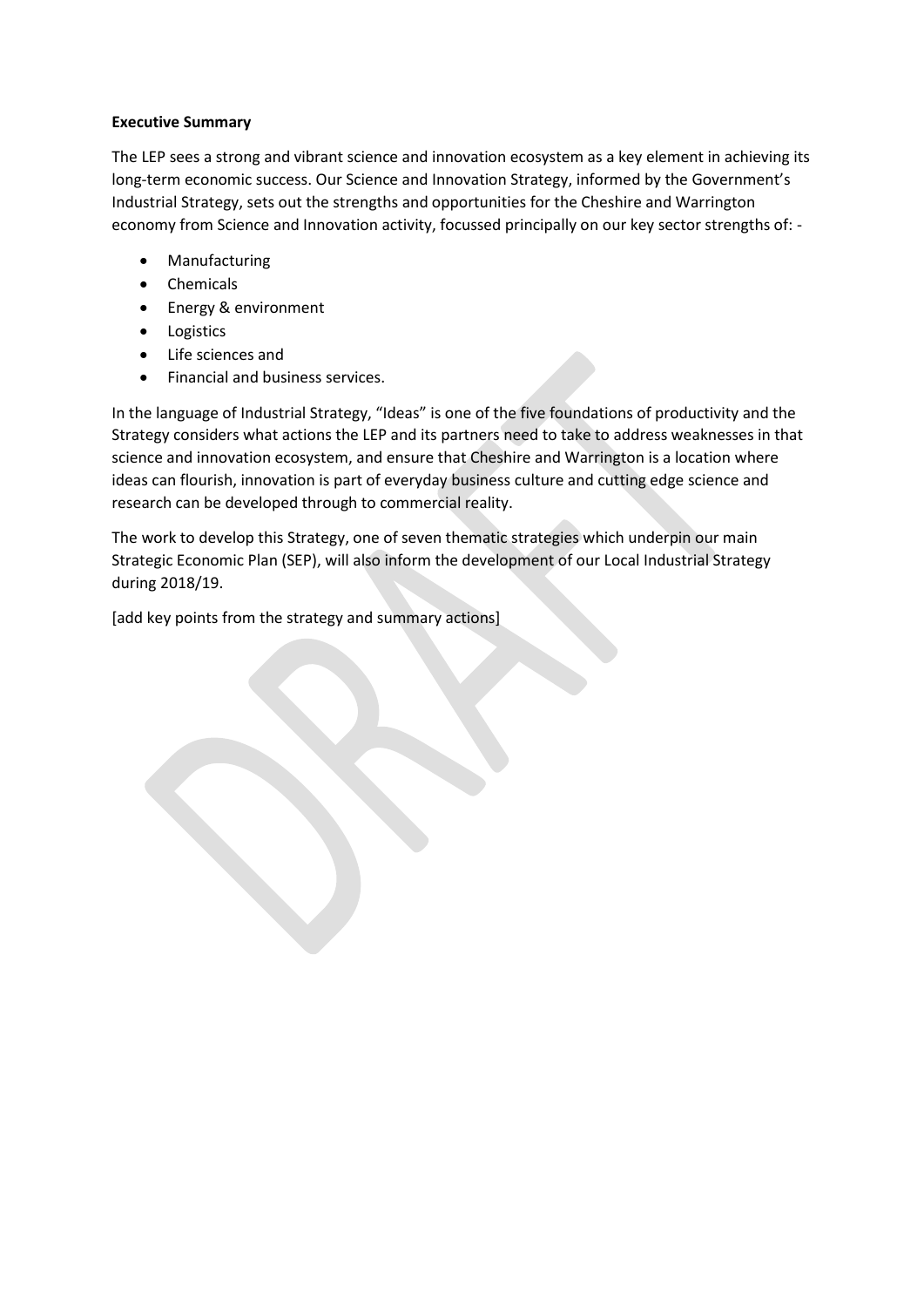#### **Introduction**

This Strategy sets out the LEP's high level vision and aspirations in respect of the Science and Innovation agenda in Cheshire and Warrington. It considers the current position in terms of public and private sector investment in research and development, the assets and strengths that we have to build on and some of the weaknesses that need to be addressed in the science and innovation ecosystem. It draws on a variety of evidence gathered during the development of the LEP's Strategic Economic Plan (SEP), the development of the investment proposition for the Cheshire Science Corridor, and the LEP's involvement in a number of Science and Innovation Audits. The Strategy also draws upon recent reports by North West Business Leadership Team (NWBLT) and Innovate UK (with the NP11 LEPs).

The Strategy sets out a series of activities and interventions that the LEP believes, through discussion with partners and key stakeholders, will help address the identified weaknesses and also capitalise on opportunities created by the particular strengths and specialisms of our academic and business base.

From the outset, the LEP would like to acknowledge the input from the many businesses and publicsector agencies and stakeholders who attended a series of workshops held to support the development and test the thinking around the emerging Strategy.

#### **The current picture**

Science and Innovation are critical to maintaining and improving productivity. Government recognises this through its Industrial Strategy, aiming to 'drive partnerships between the best minds in science and business in Britain'.

Cheshire and Warrington is historically an innovative sub-region, having at various times been home to the Electricity Council Research Centre Innovation in Capenhurst, Shell's research centre at Thornton and the Atomic Energy Authority laboratories at Risley. Whilst many of these facilities have changed their identity, form and function over time, that legacy of business-led innovation remains. Innovation and has many definitions but we are taking a broad view covering not only creating new things but doing things in a different way or using different technologies.

Available data suggests that business investment in innovation, research and development in Cheshire and Warrington is high, although there are challenges in securing accurate, up to date data sources to confirm this. Conversely, public sector investment in research and development in the sub-region lags behind many other areas. The views of stakeholders at a number of the sessions the LEP held to develop this strategy was that this in itself was not necessarily a bad thing – business tends to invest in R&D where it sees a defined need and opportunity. There may, however, be issues around our businesses views on risk and on scale of ambition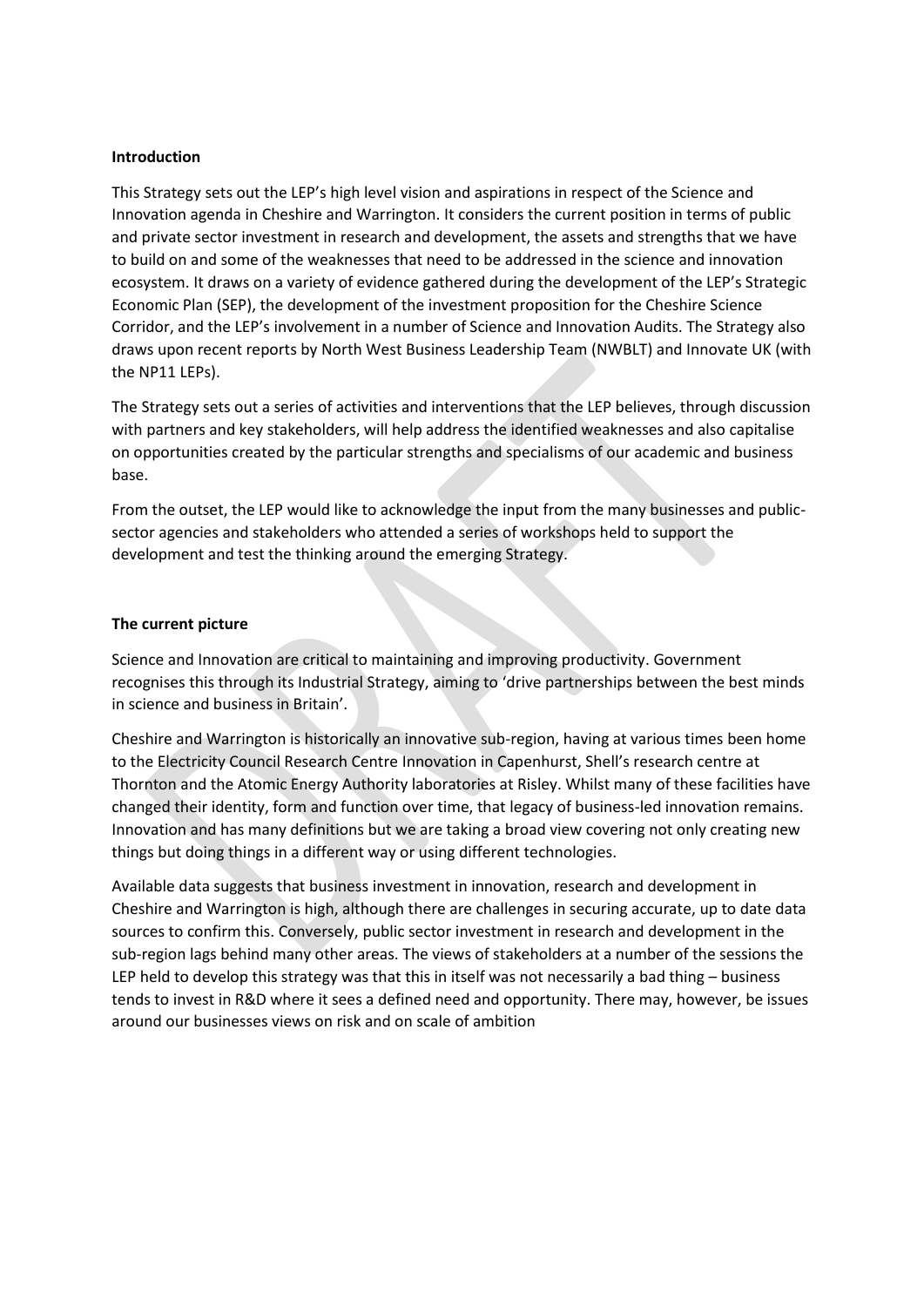

The Cheshire Science Corridor is the key spatial priority for Science and Innovation in the SEP. One of the key areas of feedback has been the need to raise the profile of the science and innovation assets within the Cheshire and Warrington sub-region (and the North as a whole) and the Science Corridor is seen as a good vehicle for doing this.

In terms of academic science, Cheshire and Warrington is at the centre of one of the largest concentrations of Higher education Institutions in Europe with 15 HEIs within a 30-mile radius providing access to some 200,000 students. More specifically, the sub-region is home to the University of Chester which has 13 'Centres of Research Excellence' including Allied Health Professions, Psychology, Psychiatry and Neuroscience and Dentistry, Nursing and pharmacy. It also owns and operates the Thornton Science Park.



*Source: Regeneris 2018 (Using data from HEFCE, 2013; HESA, 2017)*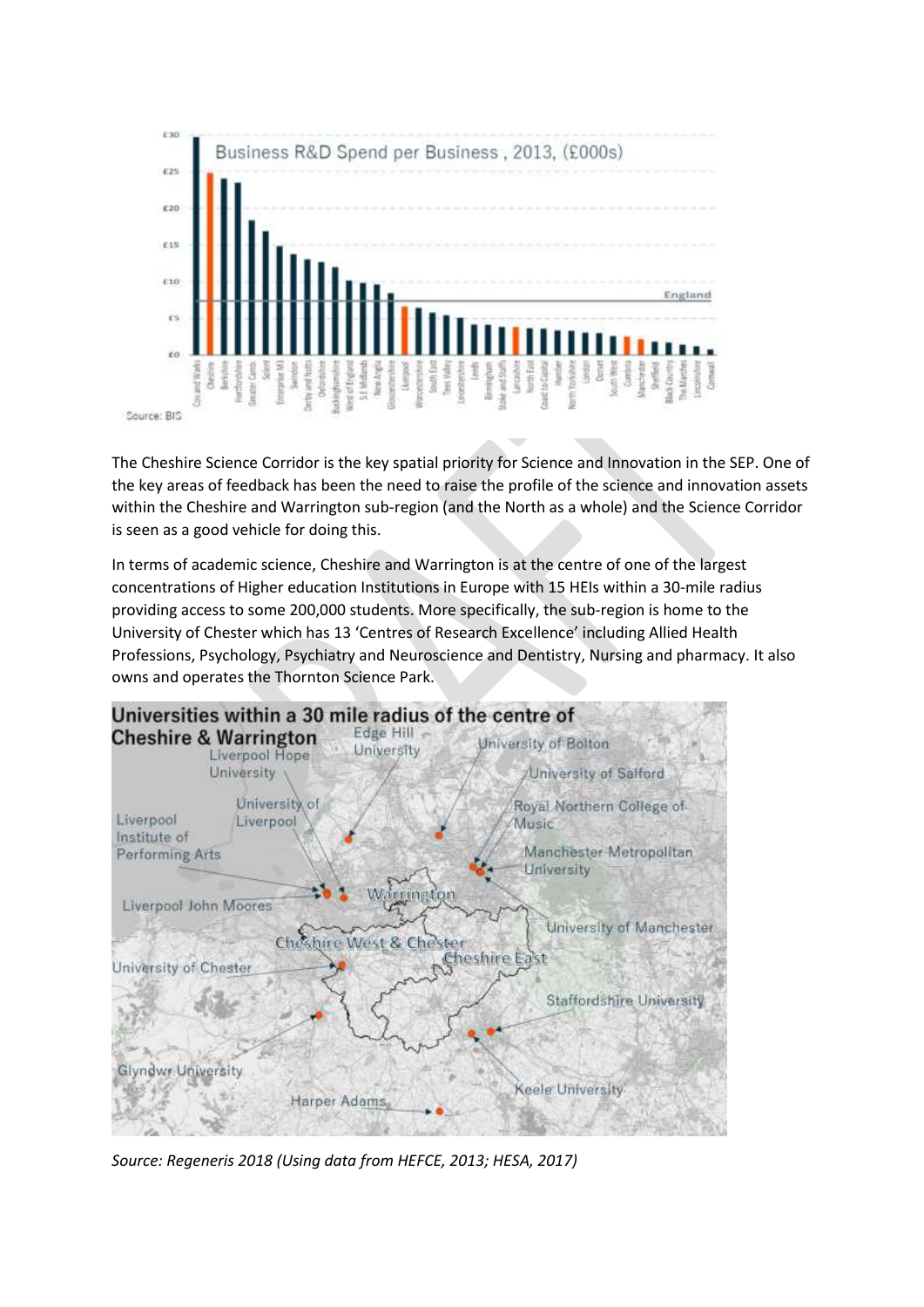Whilst not home to an N8 University, Cheshire and Warrington can draw on the research expertise and resources of some 15 Universities within an hour's drive of the sub-region. Our own University – the University of Chester – is developing its offer in key sectors such as engineering, information technology and nursing.

#### **Our Vision for Science and Innovation / Science and Innovation in the SEP**

The refreshed SEP, initially published in 2017 set out a series of high level **ambitions** in the area of Science and Innovation, namely: -

- Creating a place where innovation and new thinking is encouraged and supported
- Offering a fertile location for academic and industrial research and development, working to support a strong ecosystem that can develop and deliver practical commercial solutions
- Use the Cheshire Science Corridor as a foundation to develop and maintain innovation and knowledge networks and linkages with Centres of Excellence (including Catapult Centres) elsewhere in the UK and internationally.
- Identify and support those areas where we can demonstrate a track record of innovation excellence and which could be developed, through working with Government, into nationally and internationally-leading resources.
- Build stronger links to those research-intensive Universities in neighbouring sub-regions and beyond which are undertaking academic research of relevance to our business base
- Build on the strengths identified in Science and Innovation Audits undertaken with Greater Manchester LEP and Liverpool City Region LEP and others
- Work with education and skills providers to ensure business has access to a workforce with the qualifications and skills they need

# **In short, we want Cheshire and Warrington to be**

# **an outstanding location for science and innovation.**

#### **Our Strengths**

There are a range of studies and reports available which highlight the science and innovation assets and strengths of the Cheshire and Warrington sub-region. At the regional level this includes recent studies on behalf of the NP11 LEPs<sup>1</sup>, Innovate UK and the North West Business Leadership Team (NWBLT)<sup>2</sup> and the Northern Independent Economic Review (for Transport for the North)<sup>3</sup>.

In addition, whilst not leading on a Science and Innovation Audit (SIA) of its own, Cheshire and Warrington has supported and been referenced in all three waves of SIAs: -

| Wave | Lead                     | Focus                                                   |  |  |  |
|------|--------------------------|---------------------------------------------------------|--|--|--|
|      | <b>GM: East Cheshire</b> | Health Innovation, Advanced Materials, Digital, Energy, |  |  |  |
|      |                          | Industrial Bio-technology                               |  |  |  |
|      | Liverpool City Region    | Infections, Materials Chemistry, High Performance and   |  |  |  |
|      |                          | <b>Cognitive Computing</b>                              |  |  |  |
| 3    | University of Lancaster  | North West Coastal Arc: Low Carbon and Eco-Innovation   |  |  |  |
|      | <b>Bangor University</b> | North West Nuclear Arc                                  |  |  |  |

**<sup>.</sup>** <sup>1</sup> Sdg Economic Development (June 2018), 'Innovation North – progressing innovation in the Northern Powerhouse'

<sup>&</sup>lt;sup>2</sup> Regeneris (July 2018), 'Planning for a step change: Informing where the North West should focus innovation to drive up productivity'

<sup>3</sup> SQW, (June 2016), 'The Northern Powerhouse Independent Economic Review'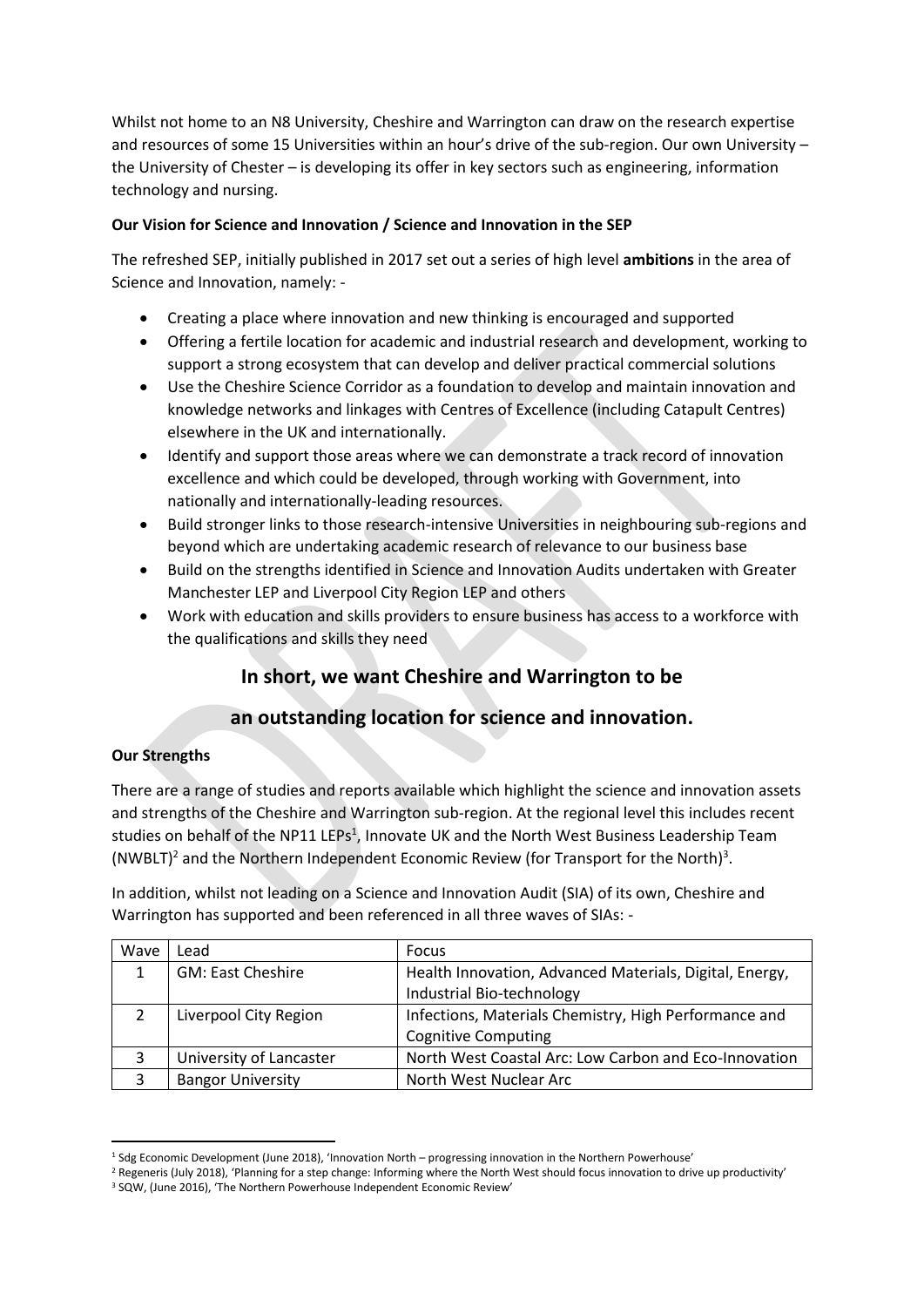| Northern Health Sciences | Northern Powerhouse in Health Research: Data for |  |  |  |
|--------------------------|--------------------------------------------------|--|--|--|
| Alliance                 | Better Health, Precision Medicine                |  |  |  |

The high-level strengths identified by these studies is set out in the Table, below.

|                                            | Life Science<br>Pharma | Energy | Chemicals | Engineering<br>Advanced | Fin Tech | Agri- |
|--------------------------------------------|------------------------|--------|-----------|-------------------------|----------|-------|
|                                            |                        |        |           |                         |          |       |
| Strategic Economic Plan                    |                        |        |           |                         |          |       |
| Northern Independent Economic Review       |                        |        |           |                         |          |       |
| GM + East Cheshire SIA*                    |                        |        |           |                         |          |       |
| LCR+ SIA                                   |                        |        |           |                         |          |       |
| North West Nuclear Arc SIA                 |                        |        |           |                         |          |       |
| Northern Powerhouse in Health Research SIA |                        |        |           |                         |          |       |
| North West Coast Arc Eco-Innovation SIA    |                        |        |           |                         |          |       |

The LEP has also commissioned a number of studies in its own right which further emphasise our areas of broad scientific and industrial innovation strength. These include the evidence base for the original and refreshed Strategic Economic Plan<sup>4</sup>, Cheshire Science Corridor Overarching Value Proposition<sup>5</sup> and the supporting evidence base to the LEP Energy Strategy<sup>6</sup>.

The other key learning point from these studies is the extent to which our priorities and agendas are shared by neighbouring LEPs and with North Wales. **Developing these areas of common interest will be a key priority for this strategy.**

To genuinely advance the Science and Innovation Agenda in Cheshire and Warrington, we need to understand these strengths in much finer detail so that we can identify true areas of difference on which to drive future economic growth. Some of this will emerge as we develop our Local Industrial Strategy during 2018/19, but there are already some useful indicators from the reports referenced above and resources such as the Smart Specialisation Hub<sup>7</sup>.

### **Identifying our specific Science and Innovation Clusters / Strengths / Smart Specialisation opportunities**

- [Mapping utilising information from the Regeneris Sector Propositions is it possible to get a single, overlayed and colour-coded map?]
- Life sciences / bio-tech / pharma / complex medicines Alderley Park / Macclesfield (plus agri-focussed life sciences = Cheshire Breeding companies)
- Energy Nuclear Engineering and fuels (Birchwood + Capenhurst)/ energy systems (Ellesmere Port + Capenhurst) / clean energy (Knutsford + Ellesmere Port)
- Finance and business services tech Knutsford / Warrington / Chester

<sup>1</sup> <sup>4</sup> http://www.871candwep.co.uk/strategic-economic-plan/

<sup>5</sup> Regeneris and Breeze Consulting (May 2018), 'Cheshire and Warrington Value Proposition: Overarching Evidence Base'

<sup>6</sup> Mickledore (March 2018), 'Development of an Energy Strategy and Implementation Plan for Cheshire & Warrington'

<sup>7</sup> http://smartspecialisationhub.org/lep-profile/cheshire-warrington-lep-cw-lep/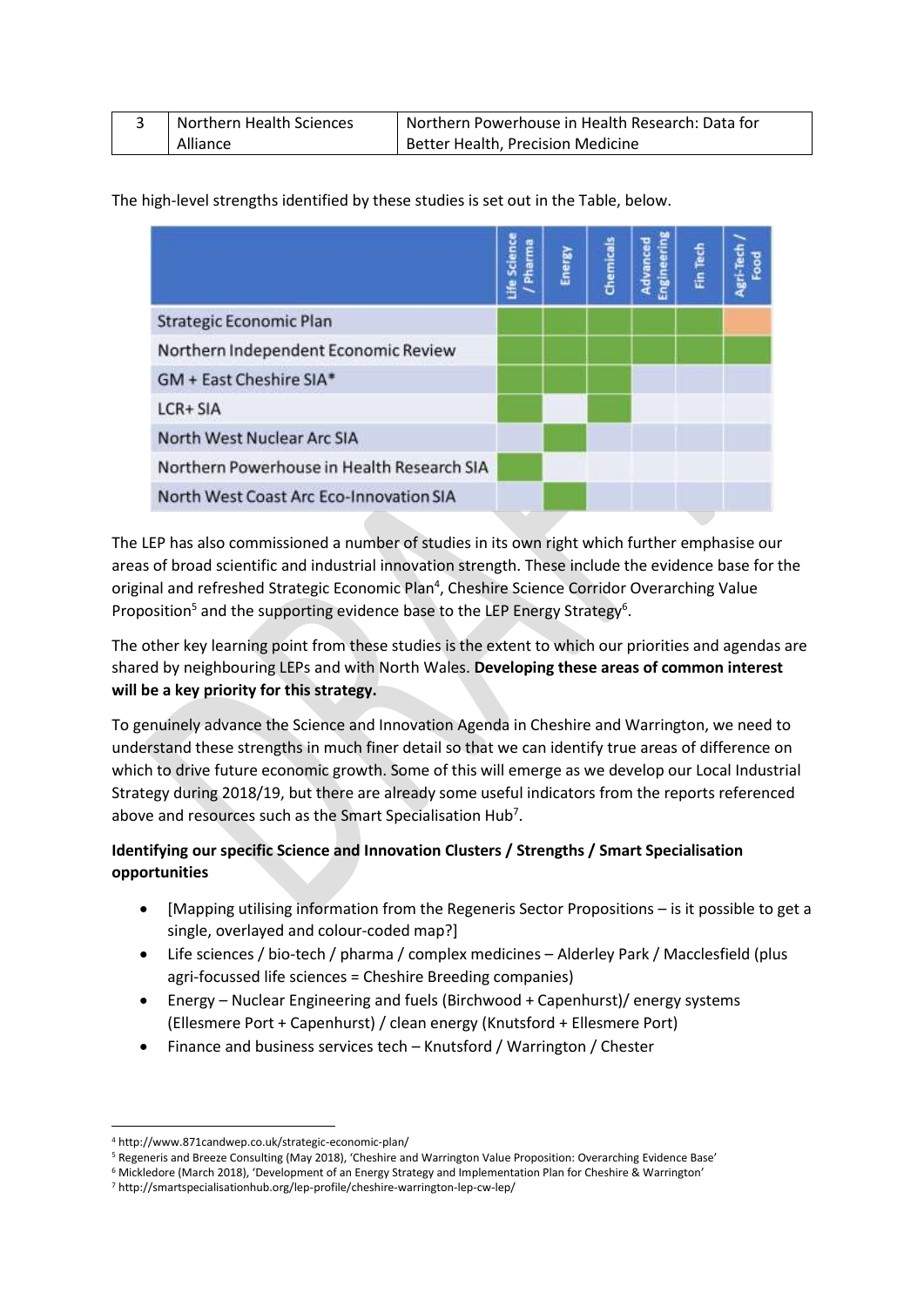This vision is based on a strong track record in a number of areas including

- Excellence in research in space and big data (Jodrell Bank / SKA / Sci Tech Daresbury / Hartree Centre) *CASE STUDY – Square Kilometre Array*
- Excellence in research and development in life sciences and pharma, specifically medicines discovery, formulation and manufacture (Astra Zeneca / Alderley Park legacy / Medicines Discovery Catapult) *CASE STUDY – Alderley Park (BioHub?*)
- Excellence in materials chemistry (Wood, Waters Corporation, National Nuclear Laboratory) *CASE STUDY – Wood Group*
- Excellence in innovation in energy and environment (Sellafield Ltd / NNL / UU / Wood / Energy Innovation Centre, C-Tech / EA Technology) *CASE STUDY – EA Technology*

#### *CASE STUDY - Cheshire Science Corridor*

The Cheshire Science Corridor is home to the largest concentration of science and technology assets in the North of England, ideally located between two of the UK's most dynamic cities, Manchester and Liverpool.



This cluster of scientific talent is home to world-class innovators who are forging new discoveries and technologies that are revolutionising industry, energy, health and space.

This unique corridor of scientific know-how is home to the highest skilled workforce in the North of England working for world-leading companies that recognise the benefits of locating in such a talentrich region.

From incubators, co-working laboratories and grow-on space for scale-ups through to bespoke campus headquarters, science and technology companies investing in the Cheshire Science Corridor will be joining a cluster of more than 200 science and research organisations with access to four of the UK's top 10 STEM universities.

The Cheshire Science Corridor is home to: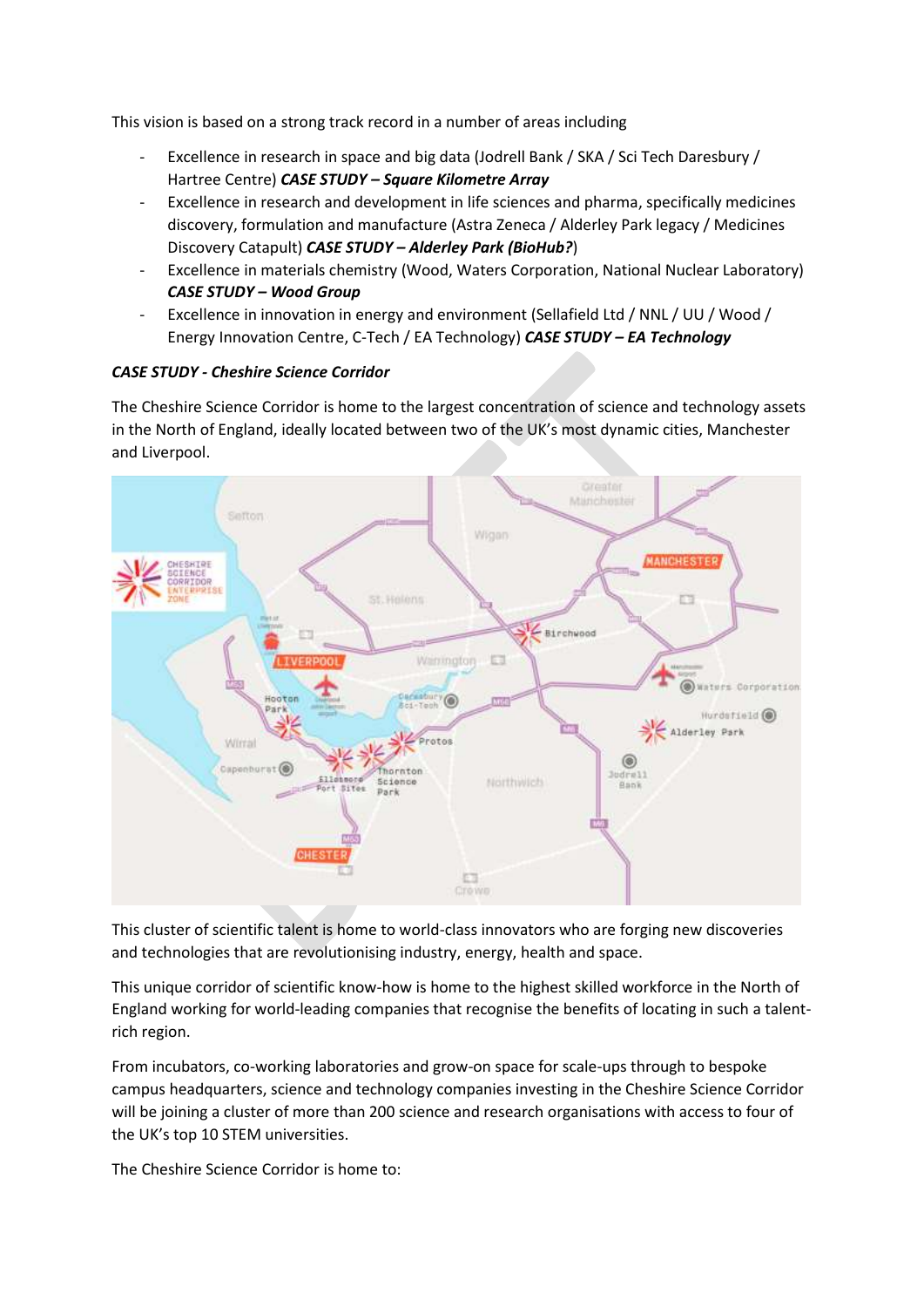- **EXECTE Alderley Park** the UK's largest and best invested bioscience campus renowned for the discovery and development of innovative new medicines, including Beta Blockers, home to over 150 life sciences businesses, the national Anti-Microbial Resistance Centre (AMR) and Innovate UK's Medicines Discovery Catapult.
- **Birchwood Park** established and diverse science and engineering business location and the centre for Nuclear Services in the UK including the National Nuclear Laboratory, the Nuclear Decommissioning Authority, Sellafield Ltd's Design Engineering Centre, Rolls-Royce Nuclear, Atkins, Wood, Cavendish Nuclear, AECOM and Nuvia.
- **Capenhurst Technology Park** a cluster of leading companies at the site of the former Electricity Council Research and Development Centre and URENCO's uranium enrichment and nuclear waste treatment plant.
- **Hurdsfield** home to chemical specialist BASF Performance Products and Astra Zeneca's second largest global manufacturing operation employing 2,500 staff producing products for 130 global markets, which are estimated to account for 1% of the UK's exports.
- **Jodrell Bank** home to the University of Manchester's Centre for Astrophysics and the global HQ for the Square Kilometre Array, the World's biggest science experiment.
- **Protos** where Peel Environmental is creating a nationally strategic energy hub including the Frodsham Wind Farm, energy from waste facility, biomass facility and environmental technologies including resource recovery.
- Sci-Tech, Daresbury EZ the Science and Technology Funding Council facility at Daresbury just over the border in the Liverpool City Region and home to the UK's fastest industrial supercomputer and the University of Liverpool's Virtual Engineering Centre.
- **Thornton Science Park** formerly Shell's European Research HQ and home to the University of Chester's Faculty of Science and Engineering and the Energy Security and Innovation Observing System for the Subsurface (ESIOS) funded.

The Cheshire Science Corridor benefits from Enterprise Zone status, which provides attractive business incentives for companies moving into a number of designated science parks and development sites. The Enterprise Zone has been up and running now for two years and continues to achieve excellent results:

- 623 new jobs created
- 40 new businesses
- Over £30m in private sector investment
- 247,000 sq ft of new and refurbished commercial floorspace

The LEP has been working closely with landowners and developers to create an investment strategy, which will see the LEP invest £20m in infrastructure and new commercial floorspace to further unlock and accelerate development in the Enterprise Zone and attract new investors and occupiers into the sub-region.

#### **Current Policy Position**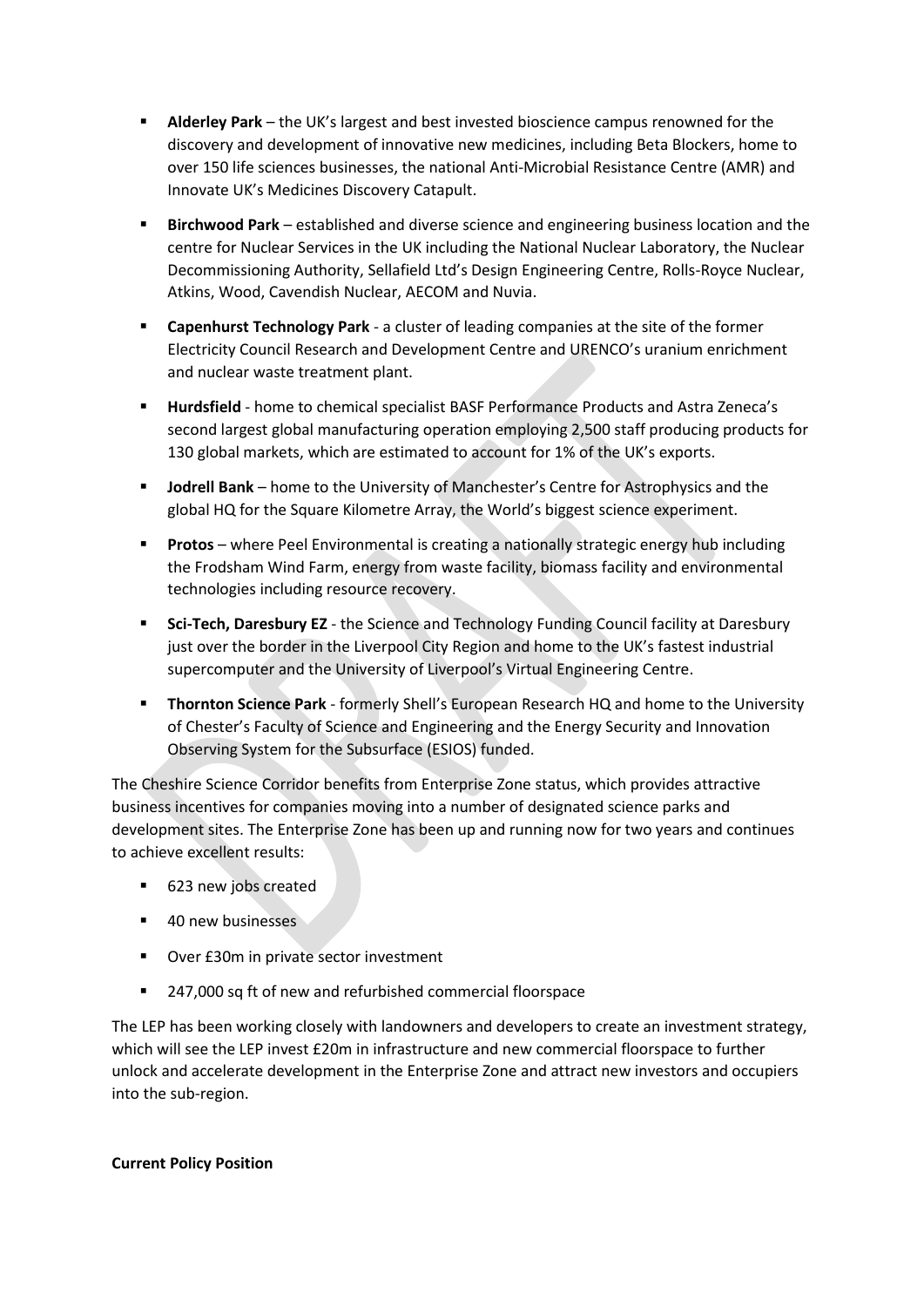#### *National*

There are some challenges around articulating national Science and Innovation Policy. No current, single policy exists (one was developed during the early days of the Coalition Government in 2010), however a number of policy documents do cover this agenda.

Industry itself recognises the importance of innovation, for instance the Federation of Small Businesses' report 'Spotlight on Innovation', published in July 2017<sup>8</sup>, raises a number of points of relevance to the LEP in developing this strategy: -

- 24% of small firms have not made any significant changes to products or ways of working in the last three years – with many held back by pressures on time or resources
- Small businesses that do innovate are far more likely to introduce a change within their business (95%) like a new software or change to organisational structure or marketing process, rather than invent a new, market changing product (25%)
- The term "innovation" can be interpreted wrongly by smaller businesses, and that conversations framed around 'significant business improvements' can be much more fruitful
- The proportion of small businesses that innovated in the past three years was highest in manufacturing and information and communications sectors (both 84%)
- Around two thirds (67%) of innovators invested up to £10,000 to innovate in the past three years; only 10% of innovators accessed Government support to make changes, with half (46%) of the remaining 90% saying they did not know of any support.

#### *Industrial Strategy*

 $\overline{\phantom{a}}$ 

Principal amongst these is the UK Industrial Strategy, published in November 2017, which aims to set a 'long term plan to boost the productivity and earning power of people throughout the UK'.

Comprising a mixture of 'foundations' and 'Grand Challenges' the Strategy looks to build on existing industrial and academic strengths. The ideas foundation and the emphasis on innovation through the four Grand Challenges (Ageing Society, Artificial Intelligence & Data Economy, Clean Growth and the Future of Mobility) place science and business-led research at the heart of the Industrial Strategy.

<sup>8</sup> Federation of Small Businesses (July 2017) *'Spotlight on Innovation: How Government Can Unlock Small Business Productivity'*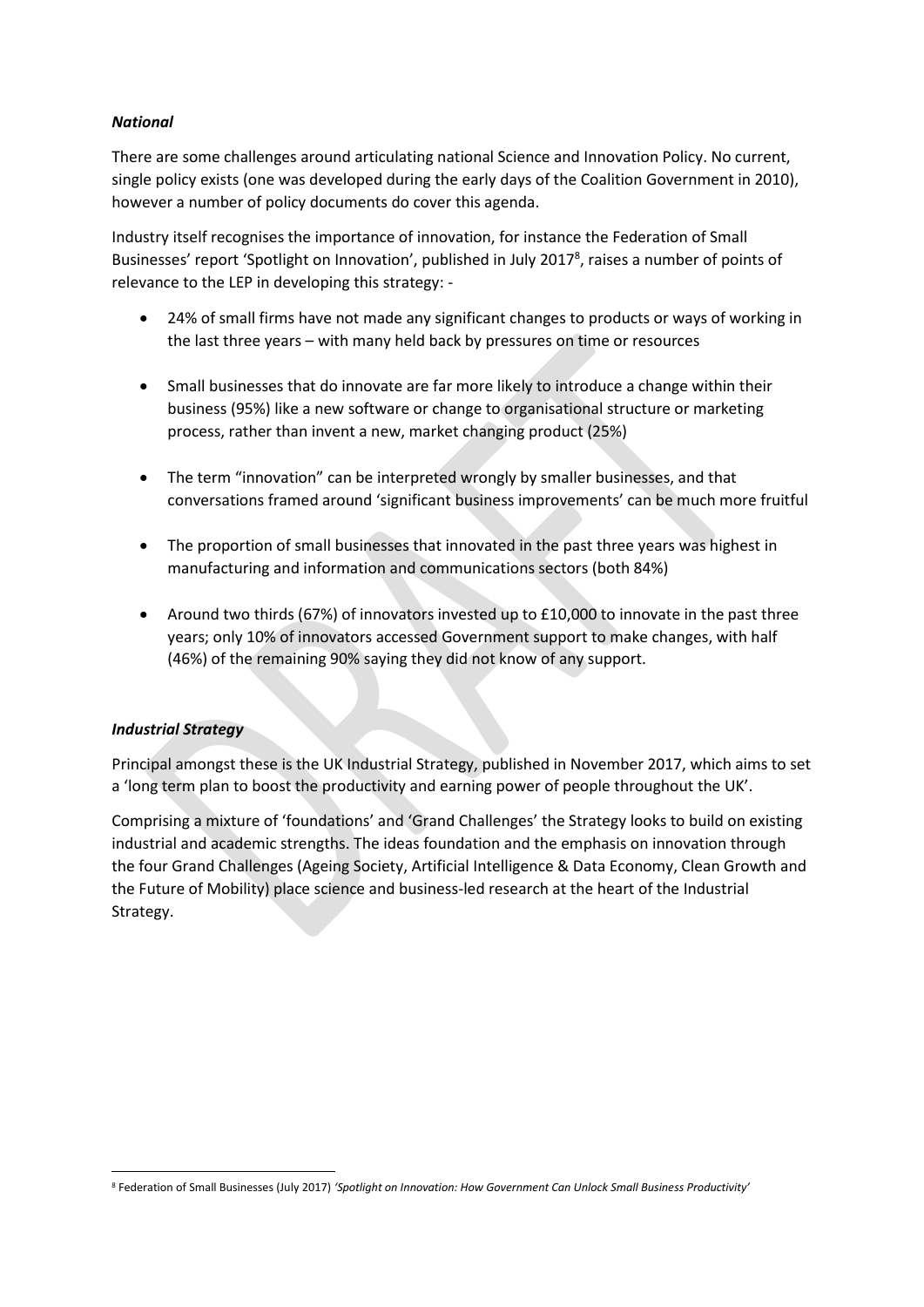Our five foundations align to our vision for a transformed econ



Cheshire and Warrington is one of six LEPs selected to develop a 'Local Industrial Strategy' (LIS) as part of a recently announced second wave. In doing so we will need to look at how, as a sub-region, we respond to those Grand Challenges in terms of their impact on our future economy and also as a potential source of ideas responses to address them.

This Strategy will need to be flexible enough to ensure that it stays relevant once the LIS has been developed, setting a clear long-term vision and pathway for science and innovation in Cheshire and Warrington, and some short term actions pending development of the LIS.

#### *UKRI*

Government is supporting the Science and Innovation agenda through the National Productivity Investment Fund (NPIF), which includes an allocation of some £4.7 billion over four years for the Industrial Strategy Challenge Fund, and the Strength in Places Fund. Its ambition is to raise the level of UK investment into Research and Development to 2.4% of GDP by 2027, and in the future to 3%. UK Research and Innovation (UKRI), launched in 2018, brings together Innovate UK, Research England (formerly HEFCE) and seven Research Councils and its Strategic Prospectus aims to 'strengthen the UK's world-leading knowledge economy and deliver impact across society'.

#### *Innovate UK*

Innovate UK supports business to innovate through the 'innovation phase' of product development (technology Readiness Level  $4 - 7$ ).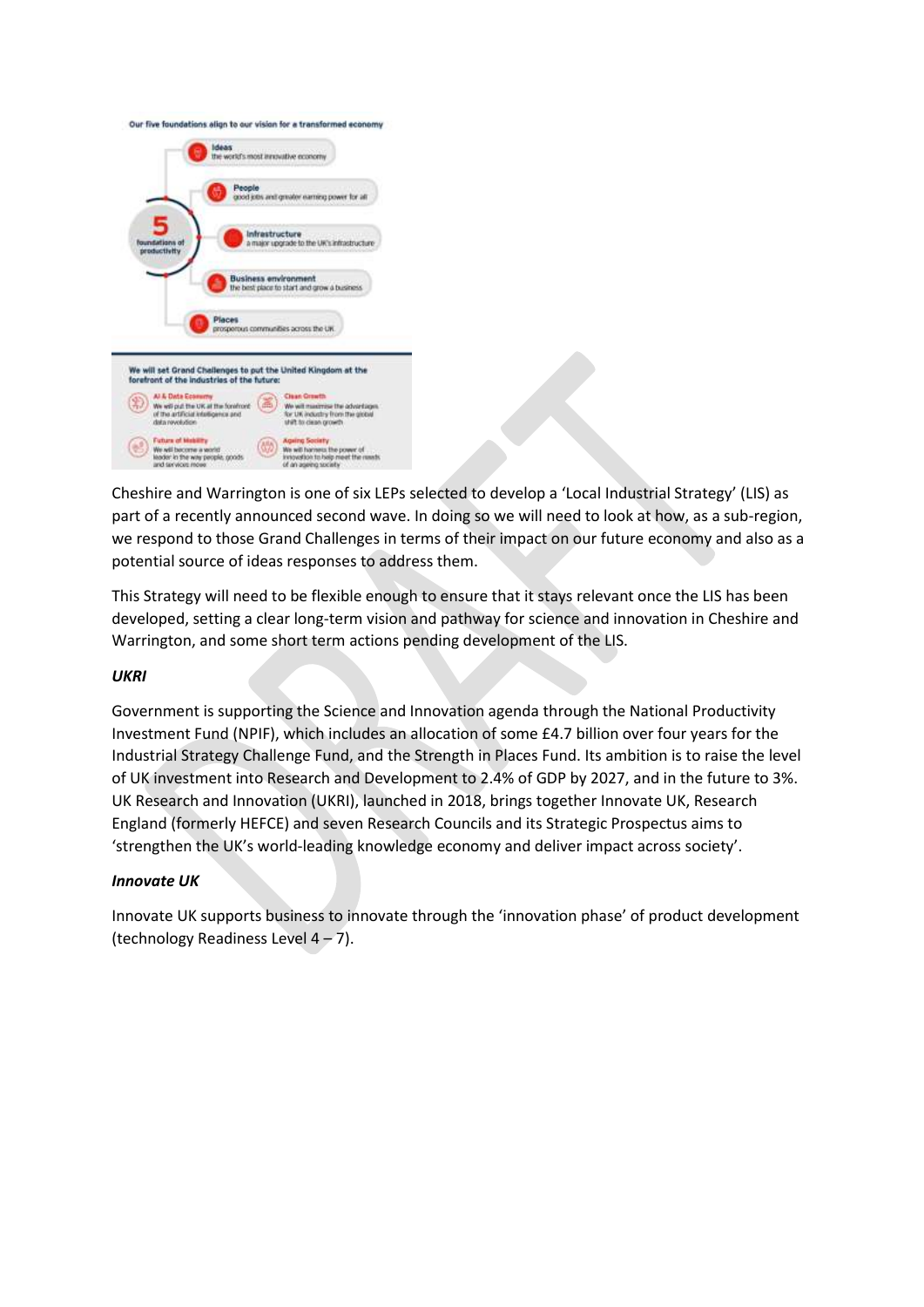

It channels support through four sectors: -

- Emerging and enabling technologies
- Health and Life Sciences
- Infrastructure Systems
- Manufacturing materials.

In addition, the organisation offers an 'open programme' to provide grants to any innovative UK company working on any high value innovative technology, business model or process in any area of the economy. Funding is offered on a competitive application process.

Analysis by Regeneris, on behalf of the NWBLT and Innovate UK, suggests that the North as a whole secures lower than average levels of public research and innovation funding per project, and that Cheshire and Warrington receives a lower level on average than the North. In part this may reflect a lack of scale or 'ambition' compared to projects elsewhere in the UK, so the strategy should consider ways of raising that level of ambition where possible.

(A) Value of Innovate UK Grants in context of business base

- LCR and C&W: more than proportionate share
- Remainder: lower than proportionate share



#### (B) Value of Innovate UK Grants in context of business R&D spend

- GM, LCR and Lancs: more than proportionate share
- C&W well below proportionate share

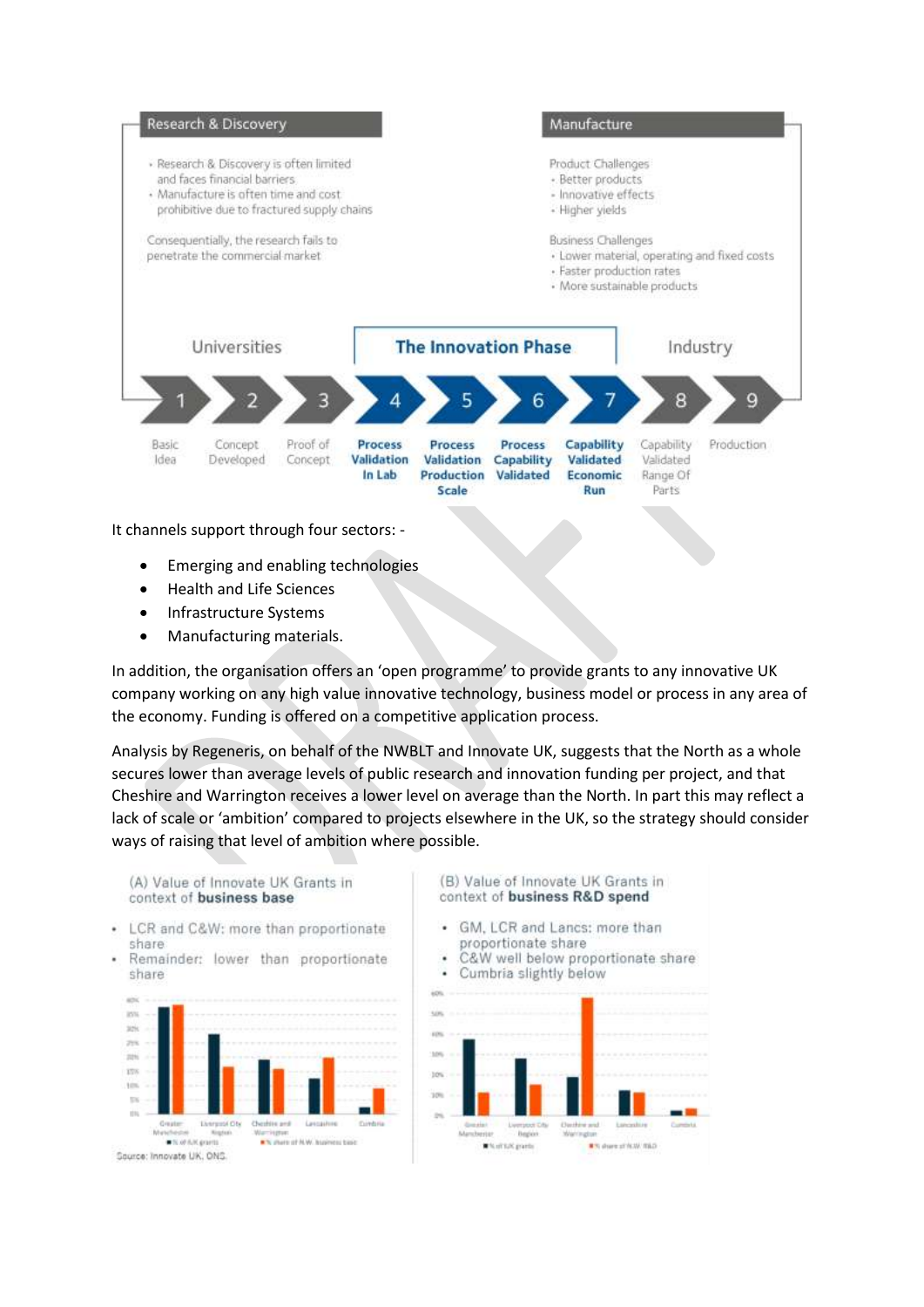#### *Catapult Network*

Another source of national innovation support for business is the Catapult Network. Catapults are 'not-for-profit, independent physical centres which connect businesses with the UK's research and academic communities'. They each focus on an area in which the UK has genuine potential to generate growth in strategically important global markets (Fig.x).



#### Fig. x

As mentioned at the start of the Strategy, the LEP held a series of facilitated stakeholder workshops over a three-month period to test thinking on the development of policy priorities and key areas of focus for the Strategy and Delivery Plan. Some of the principle gaps, issues and opportunities identified by attendees to the three sessions is set out below.

#### **Gaps / Issues / Opportunities**

- Considering the role of place in supporting innovation. Will be of increasing importance as working practices change (e.g. greater home working) and opportunities for face-to-face interactions / networking as part of the 'traditional' office routine reduce.
- Can't underestimate the importance of personal connections and networks. These can be a challenge / barrier to SME's whose networks may not be well developed.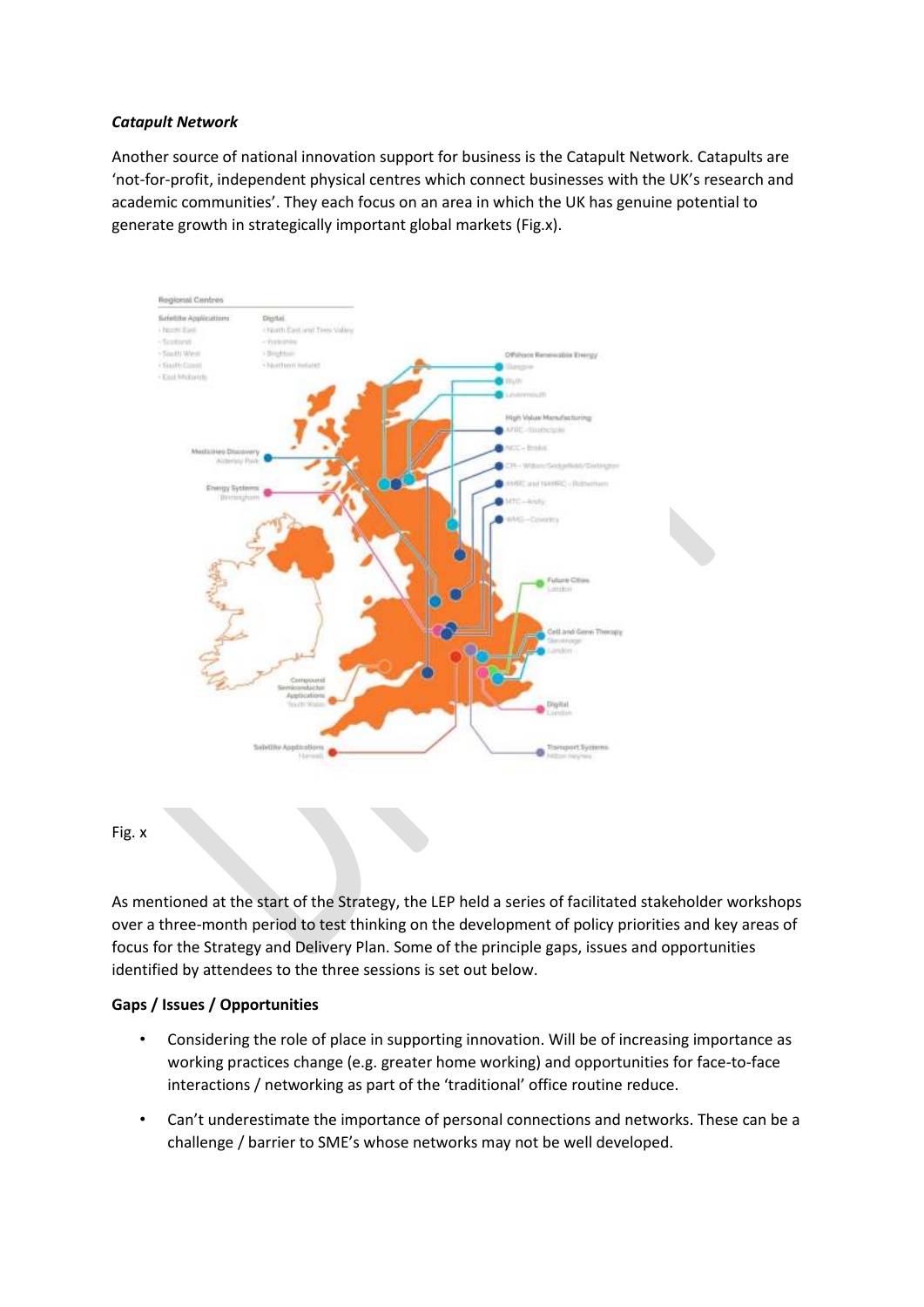- Some 'big businesses' are doing things to support smaller companies and start ups (e.g. Nuclear Mentoring scheme). How do we get visibility of this and encourage more of it?
- Need to understand where Cheshire and Warrington 'fits' in terms of the wider north west and national picture.
- Business does not recognise or conform to notional administrative boundaries!
- Need to better understand where our current R&D is happening. If it is (as suspected) resting with a small number of large companies, this is a risk (e.g. AZ impact). Large companies feed the supply chain – what would impacts on SME innovation be if large companies withdraw?
- Lots of recognised assets in the sub-region, but not always well 'marketed' or connected together – not much evidence of cross-sector collaborations
- Daresbury could play a pivotal role as the digital hub for the sub-region working across sectors/sites
- Need to highlight our track record (generally agreed as good, but potentially based on legacy activity) as this can be an important factor in attracting new innovators and investment.
- Some existing cross-boundary collaboration happening but need to understand opportunities for wider collaboration around key sub-regional strengths (e.g. energy)
- Business is looking for easy engagement and access to support. Can be as complicated as required in the 'back office' but the 'front door' has to be easy to find and easy to go through
- Strategy needs to reflect awareness of our current strengths and weaknesses and the needs of our economy – but also has to align with national and regional priorities to secure maximum impact.
- One of the biggest factors facing our economy is the increase in the use of digital technologies and platforms. This links to the emerging digital strategy, but also very much to the innovation agenda – digital is often a means to an end, rather than an end in itself [NB, the LEP is commissioning a separate, dedicated Digital Strategy].
- We are home to many innovative businesses and key science assets some of them of global significance. We also have a portion of our business base that is less productive than national and international benchmarks, and innovation may be key to tackling this issue.

•

Key 'take aways' from these sessions were: -

#### [check slides, workshop 2 and 3]

Stakeholders also considered from their perspective what "good" might look like in terms of Cheshire and Warrington being a strong location for Science and Innovation businesses.

What "good" looks like: -

- Strong and visible innovation eco-system
- Accessible physical assets i.e. kit and equipment that SMEs cannot afford to purchase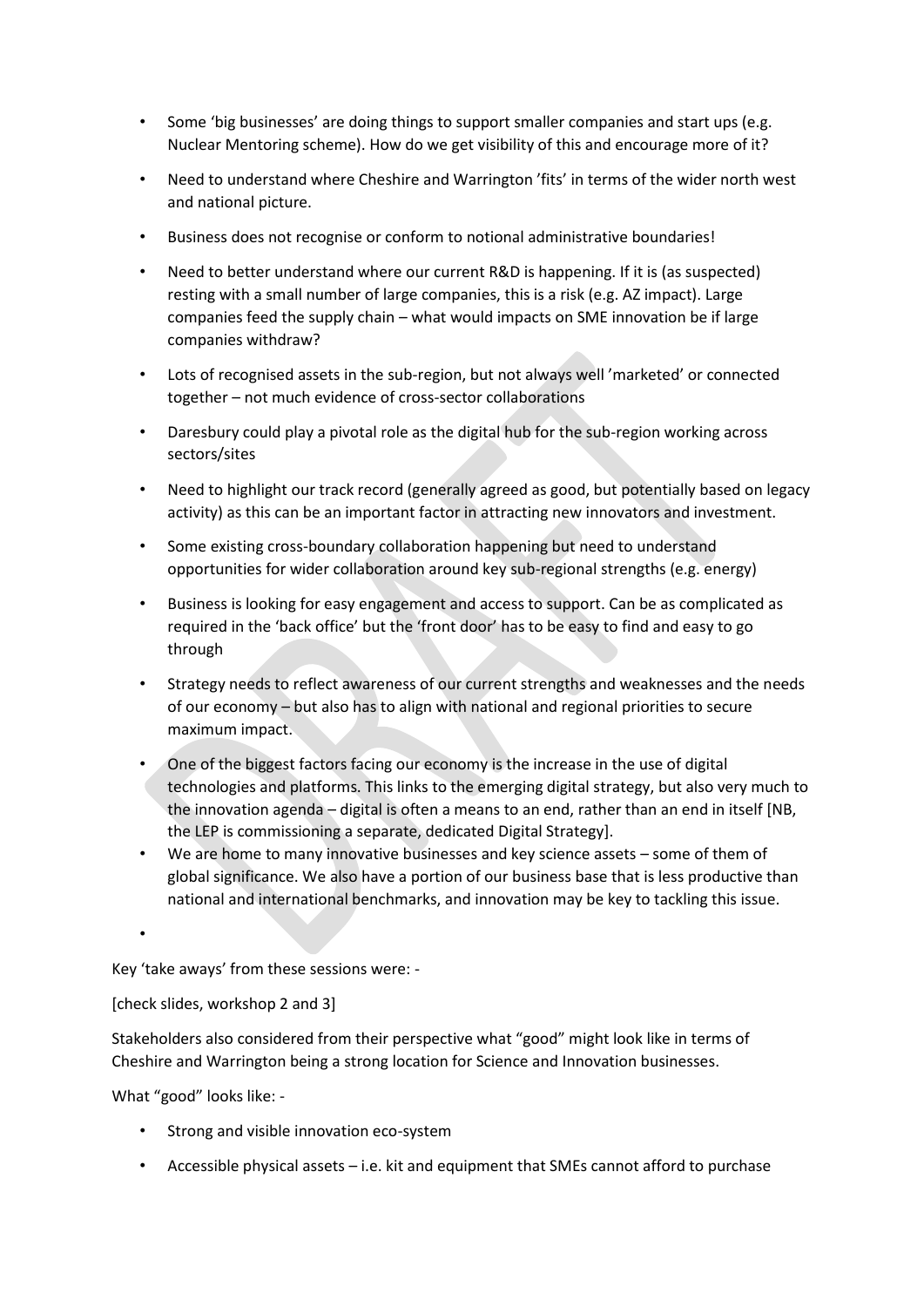- Strong networks of experts and mentors
- Larger companies actively engaging supply chains for their innovation
- Skills agenda aligned to the R&D agenda
- Strong partnerships with a network of HEIs
- Accessing our fair share of public R&D funding

#### **Links to Other LEP Strategies**

#### **Delivery Plan to 2020**

#### **Provide clear and visible leadership to the science and innovation agenda in Cheshire and Warrington**

The LEP will re-establish a dedicated Science and Innovation Board, made up of senior representatives from business, academia and government (BEIS / Innovate UK) to oversee the implementation of this Strategy and to ensure that it remains current and responsive to changes in policy for the science and innovation environment. **[April 2019]**

#### **Making Cheshire and Warrington an outstanding place for Science and Innovation**

- Supporting ongoing development of the Cheshire Science Corridor including marketing and investment propositions and an investment plan for the Science Corridor EZ by **[date]**
- Supporting the development of strong clusters focussed initially on energy and life sciences, including identification of options for resourcing development of the sub-region's science and innovation 'ecosystem' **[is there a link here to ESIF / UKSPF?]. [Potential to link in outline ideas for new / expanded capital facilities]**
- The LEP will build better relationships with relevant regional and national assets (such as the Catapult Network) and innovation agencies to help better connect businesses to the resources and expertise available through those assets. **[ongoing]**

#### **Building on Our Strengths**

- Linked to the development of a Local Industrial Strategy, develop a finer-grain understanding of our business base, sectoral strengths within science and innovation and the opportunities for smart specialisation. **[May 2019]**
- Understand the opportunities for collaboration and cooperation with other parts of the UK and internationally linked to our specific areas of strength **[May 2019 initially].** This includes progressing

#### **Supporting Business on the Innovation Journey**

- Engaging and shaping the Made Smarter NW Pilot to support SMEs to innovate through adoption of digital practices and processes including securing appropriate sector-level engagement in the mentoring process for SMEs **[January 2019]**
- Review how support for innovation activity is provided through the Cheshire and Warrington Growth Hub and consider options for either enhancing provision or making the current offer more effective **[March 2019]**